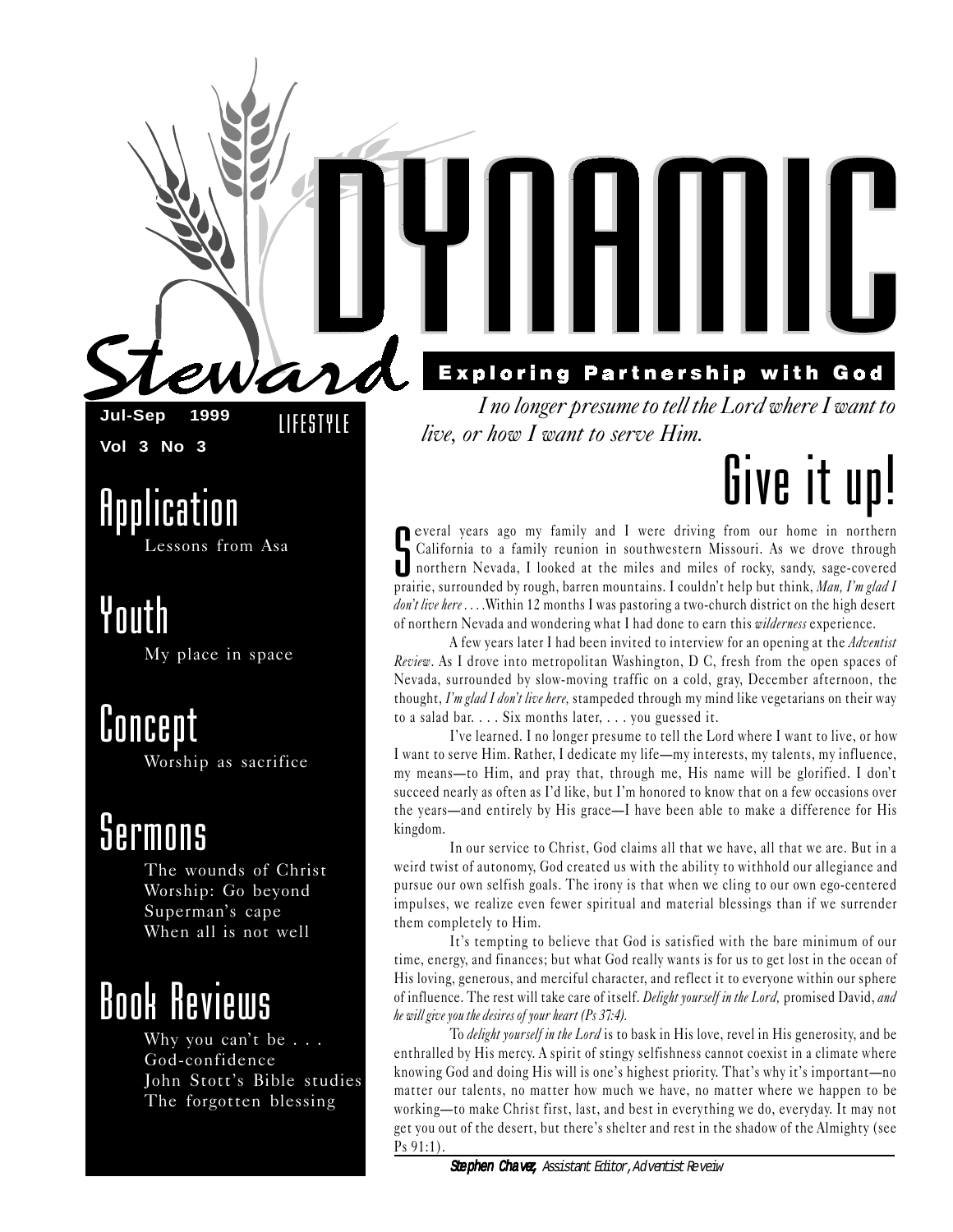### **Application**



**Introduction**

- 1) Ask for volunteers to share personal experiences of when they found it difficult to put their trust in God or when they tried to solve their problems by themselves. Have a few illustrations handy in case your group is not comfortable sharing personal stories.
- 2) Choose an easy-to -read version of the Bible (Living, New Century, etc). Divide the group in two and read responsively II Chronicles 14 through 16.
- 3) Isolate and discuss the following two events in King Asa's life. Some questions to generate a good discussion:

Event  $#1$ : King Asa is attacked by Zerah, a Cushite King. Zerah's army is comprised of thousands upon thousands (See NIV version's footnote for the term vast army as used in II Chron 14:9). King Asa's army is insignificant in number when compared to Zerah's army. But Asa does not panic. Instead he calls on the name of the Lord His God: Lord, there is no one like you to help the powerless against the mighty. Help us, O Lord our God, for we rely on you, and in your name we have come against this vast army. O Lord, you are our God; do not let man prevail against you (2 Chron 14:11).

Upon hearing Asa's prayer, The Lord struck down the Cushites (v 12).

Event #2: Many years have gone by since Event #1. Now Asa was afflicted with a disease in his feet. This time Asa does not ask God for help. Though his disease was severe, even in his illness he did not seek help from the Lord, but only from the physicians (2 Chron 16:12). At the end Asa dies.

## Lessons from Asa

#### **Life application**

Have each group member do the following exercise individually. Be sure they know that they will not be sharing this information with the rest

#### of the group.

Concluding Exercise: Take an inventory of your lifestyle and the methods you use to handle your problems. How much do you try to take on by yourself? How much of your life does God control?

- 1) Make a list of the problems and/or challenges you face (financial, marital, work related, sickness etc.)
- 2) How did you deal with problems? Your answer may be a combination of more than one method.
	- a) I took the matter to God in prayer and, by faith, left it with Him to help me.
	- b) I began solving the problem myself without taking it to God in prayer.
	- c) I consulted with the experts in that field (doctors, counsellors, etc)
	- d) I took it to the Lord, but then I look for alternate ways to solve the problem (an effort to help the Lord).
	- e) Any unlisted method of how you solved the problem.

Compare your list of problems and challenges with your responses. How do your problem-solving methods reflect your lifestyle? Where does God fit into your life events? Does your worship of God permeate your everyday activities?

#### **Conclusion**

The lesson of total dependency on God is very clear in the story of King Asa. For God to be the focus of our lifestyle, we need to heed the advice of Peter: Let him have all your worries and cares, for he is always thinking about you and watching everything that concerns you (1 Peter 5:7, Living Bible).

W e must alter our lives in order to alter our hearts, for it is impossible to live one way and pray another. — William Law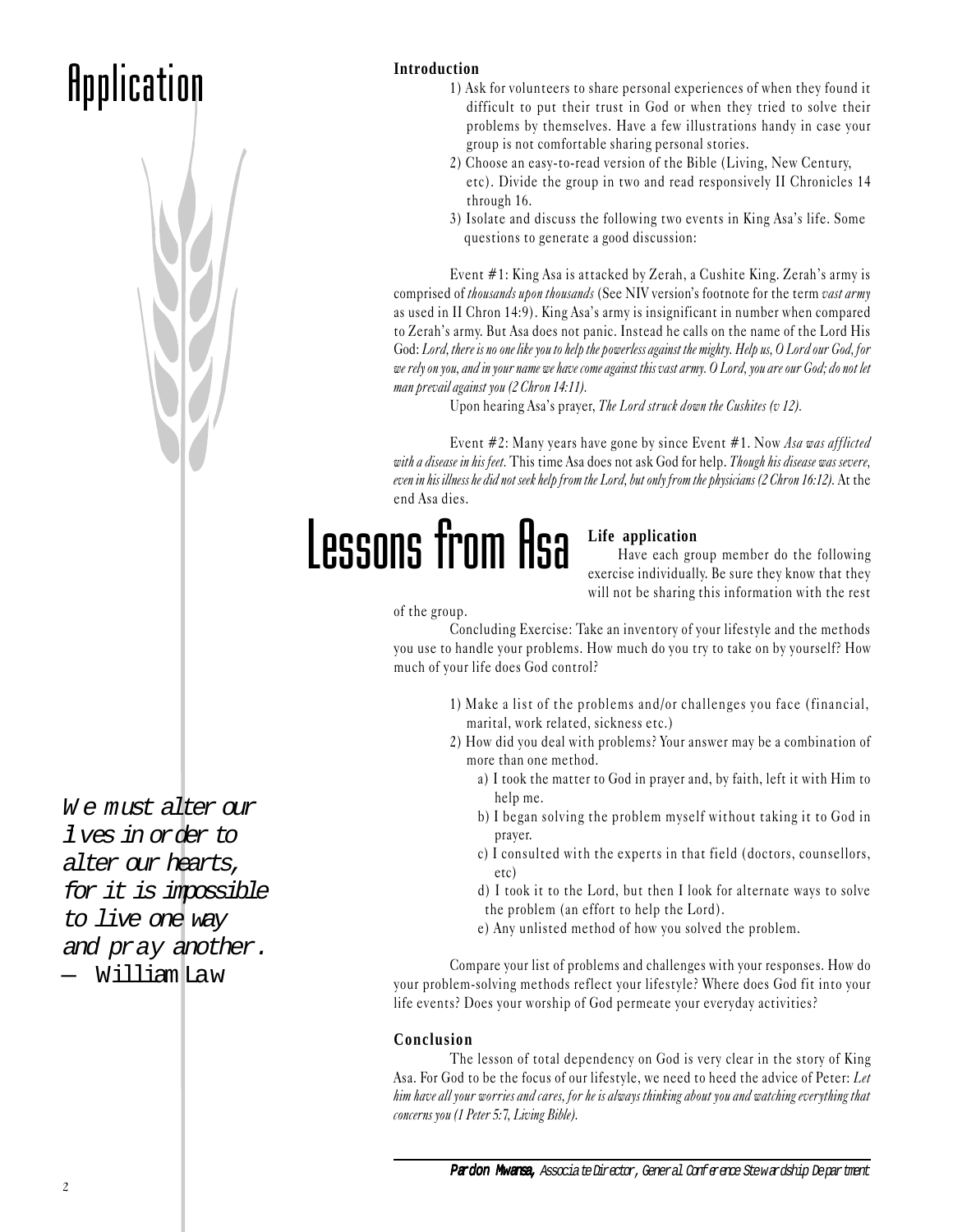Need a good way to review stewardship education in your church? The General Conference Children's Ministries Department has a new program that does just that. Spanned over 12 lessons,  $My$  *Place in Space* uses active learning to teach the importance of being good stewards. In this program, the participants will learn that stewards take care of everything for which they are given responsibility.

My Place in Space covers a broad concept of being a steward in the biblical sense. Too often stewardship is limited to money. But, stewardship is more than money—At home, in the community and country, and especially in God's cosmic plan, every one of us has a specific and assigned role to play.

These programs are designed for multi-age interaction, and are most effective when used this way. It creates a learning environment for children of all

ages, and incorporates adults as teachers and participants. This innovative method makes this program ideal for the entire church congregation. By participating in the activities together, adults and

children alike will enjoy building their faith and fortifying their minds to face life with confidence.

You cannot find a more affordable progam! You will only need one copy per congregation—the programs are loose-leaf and come with the rights to photocopy for use in your congregation.

To introduce this new program to the world church,  $My$  *Place in Space* can be purchased for \$US 10.00. This introductory low price is available only for a limited time, and includes shipping and handling.

**For more information: General Conference Children's Ministries Dept 12501 Old Columbia Pike Silver Spring, MD 20904 Tel: 301-680-6144 Fax: 301-680-6155 Email: 74617,2747@compuserve.com**

place in space

## **Quotes** on lifestyle and worship . . .

There are delights that the heart may enjoy in the awesome presence of God that cannot find expression in language; they belong to the unutterable element in Christian experience. Not many enjoy them because not many know that they can. The whole concept of ineffable worship has been lost. $-A W T_{0z}er$ 

Worship is a way of living, a way of seeing the world in the light of God . . . to rise to a higher level of existence, to see the world from the point of view of God.—Abraham J Heschel

Fellowship with a holy God will produce holy living.—Croft M Pentz

The one essential condition of human existence is that man should always be able to bow down before something infinitely great. The Infinite and the Eternal are as essential for man as the little planet on which he dwells.—Fyodor Mikhaylovich Dostoyevski

He who lives a life of love and charity is constantly at worship. $\frac{-C\text{roft} M \text{Pentz}}{2}$ 

If worship does not change us, it has not been worship. To stand before the Holy One of eternity is to change. Worship begins in holy expectancy; it ends in holy obedience.—Richard J Foster

To worship is to quicken the conscience by the holiness of God, to feed the mind with the truth of God, to purge the imagination by the beauty of God, to open the heart to the love of God, to devote the will to the purpose of God.—Archbishop William Temple

Worship is not a part of the Christian life; it is the Christian life.—Gerald Vann

Worship is pictured at its best in Isaiah when the young prophet became aware of the Father, aware of his own limitations, aware of the Father's directives, and aware of the task at hand.—*David Julius* 

### Youth

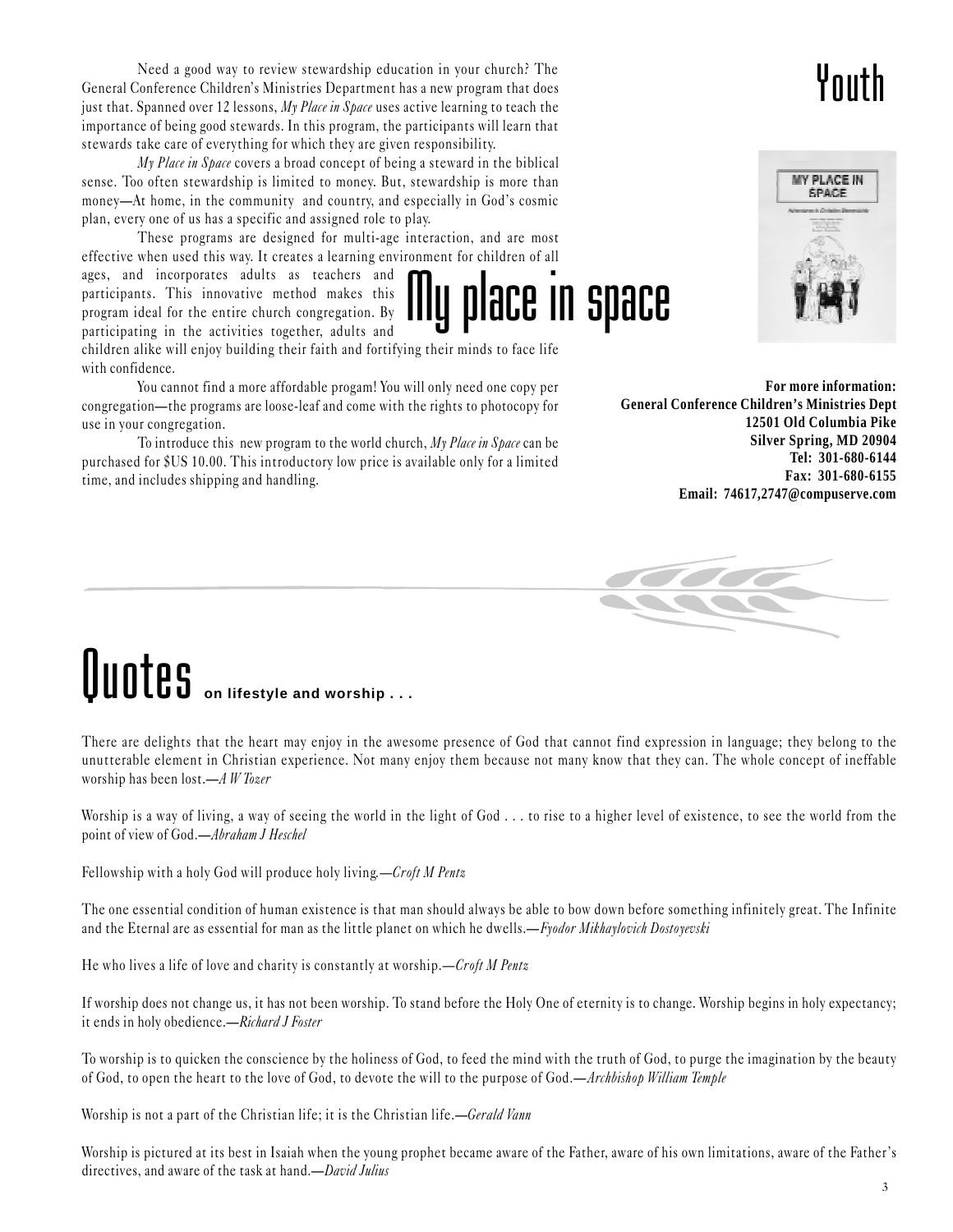### Concept

Sacrifice! The very word triggers varied memories and emotions. Sacrifice means giving up something we want or need. It usually means pain and loss. Parents sacrifice for their children. Athletes sacrifice to excel. Business people sacrifice to succeed. Charities challenge us to sacrifice to help others. And Christ's sacrifice on our behalf calls us to sacrifice for Him.

Worship is another word which triggers a variety of reactions. We can all remember a boring church service, and we are moved by a stimulating worship. Congregations are divided over styles of worship, and members complain about changes in the order of worship.

#### **A powerful call**

What happens when we combine the two concepts of worship and sacrifice? Normally we think of tithes and offerings. But Paul presents a powerful call, as well as practical guidelines for daily life—Therefore, I urge you, brothers, in view of God's mercy, to offer your bodies as living sacrifices, holy and pleasing to God—this is your spiritual act of worship (Rom 12:1). Paul clearly calls for sacrifice, but not in giving up. Instead he challenges us to offer ourselves to God in worship. Could it be that we have focused too much on what we give up in place of what we offer to God?

The concept of sacrifice first appears in Genesis. These sacrifices indicate an offering to God and a foretelling of Christ's sacrifice. From that point on, worship is always integrated with biblical sacrifice. So let's explore a little more of what worship really means.

#### **Accept the sacrifice**

Sacrificial worship begins with accepting Jesus' sacrifice for us. Only when you experience God's love can you worship God. Sacrificial worship means reconciling with God restoring the relationship with God that has been broken by sin. Because of Adam's sin, we are born into a broken relationship between man and God. Our own sinful acts perpetuate that

ER SALLET THE DESCRIPTION AND STATED TO A DESCRIPTION OF A DESCRIPTION OF A DESCRIPTION OF A DESCRIPTION OF A DESCRIPTION OF A DESCRIPTION OF A DESCRIPTION OF A DESCRIPTION OF A DESCRIPTION OF A DESCRIPTION OF A DESCRIPTIO and death. However, reconciliation between two estranged parties can never be forced. Each must desire restoration. What God accomplished on Calvary becomes real to us only

when we accept it. To respond to His divine initiative, we need to face and confess our sin; accept His forgiveness; and rejoice in the reality of a restored relationship between Creator and creature. Thus the offering of ourselves to God in worship begins with bringing our sinful self to God in confession and repentance.

Our forgiveness is assured in Christ. Once we confess, we can move on to thanksgiving and adoration, for our relationship is restored, and by faith we acknowledge it with worship. This worship may be the coming together with others in a corporate act. It may be a quiet moment of prayer. Or it may be a joyous celebration of God's goodness as we share our testimony of what God has done. But the greatest act of worship is to live out a living sacrifice —presenting each moment and each act of the day as an offering to God. So whether you eat or drink or whatever you do, do it all for the glory of God (1 Cor 10:31).

#### **A life filled with grace**

Worship is also recognizing who God is and who we are in relationship to Him. He is Creator, Redeemer, and Owner. We are redeemed sinners, saved by grace. Our identity and status comes from Him. We recognize that we belong to Him. Everything we have is first His. We face life with a different perspective. Since everything belongs to Him, we only have things and talents in sacred trust. How we use and manage possessions—how we live each day, becomes an exciting adventure. There is an awesome sense of expectancy as we wait for God to break into our lives in new and powerful ways.

Worship is also a life lived in grace—experiencing God's grace and extending it to those around us. The experience of salvation changes the way we see and treat each other. For Christ's love compels us, because we are convinced that one died for all, and therefore all died. And he died for all, that those who live should no longer live for themselves but for him who died for them and was raised again. So from now on we regard no one from a worldly point of view. Though we once regarded Christ in this way, we do so no longer. Therefore, if anyone is in Christ, he is a new creation; the old has gone, the new has come! (2 Cor 5:14-17).

Thus worship helps us integrate our walk with God into our relationship with others. How we treat others becomes a reflection of our own experience of grace. Home and workplace become worship sites as we bring God from the intimacy of our devotional lives into the activity and business of daily life.

Still further, our bodies become living temples for the presence of God (1 Cor. 6:19).

Only when you experience God'slove can you worship God. Sacrificial worship means reconciling with God-restoring the relationship with God that has been broken by sin.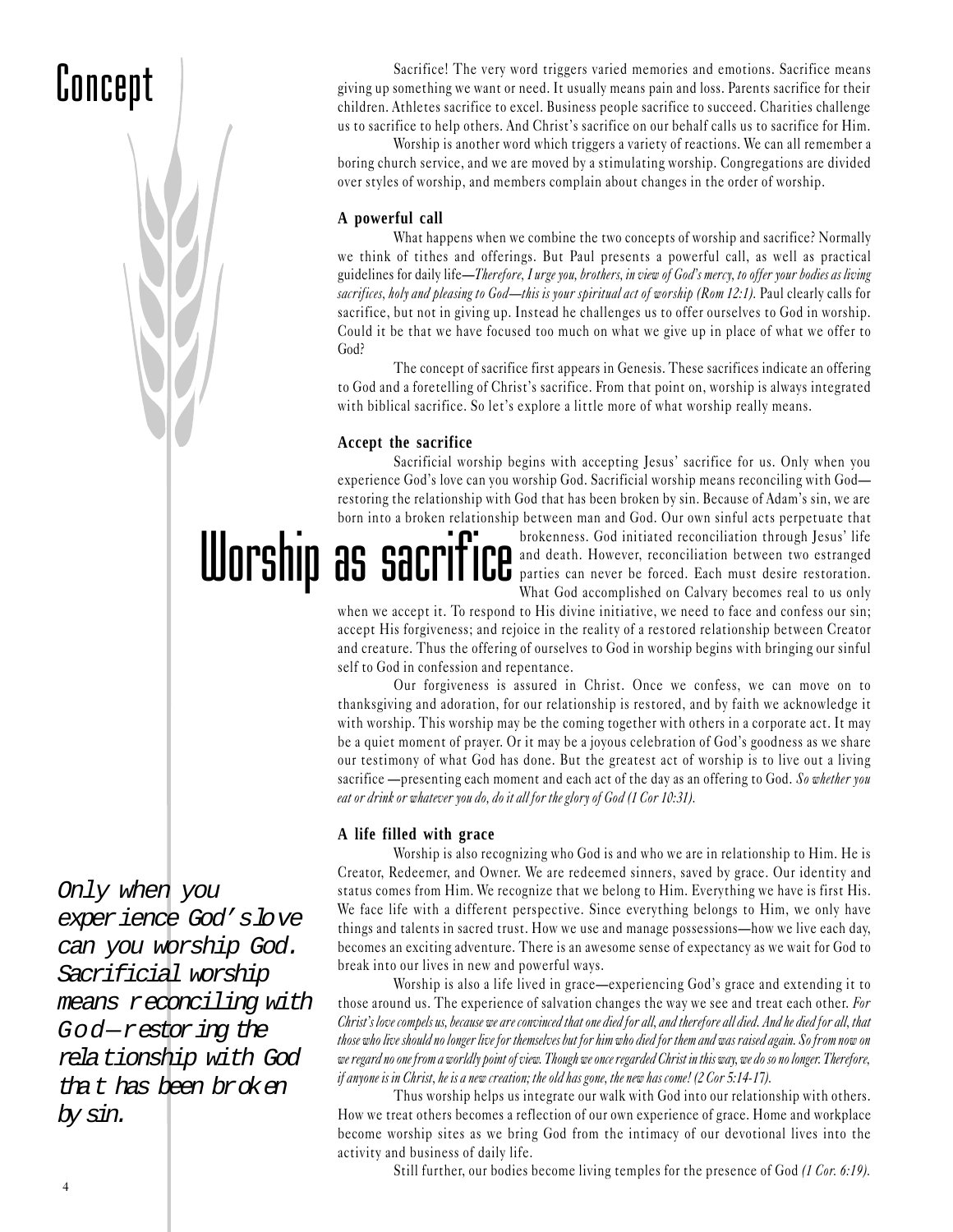Paul even challenges us to *honor God with your body (v 20)*. There is no part of life that can be excluded from this lifestyle of worship. Each part is offered to God as a living sacrifice.

#### **Set apart for divine use**

What happens then when we offer ourselves in worship to God? First of all, Paul tells us that it is pleasing to God (Rom 12:1). What is dedicated or offered to God is also holy-set apart for divine use. He has the prerogative to choose to use what is His as He wills. Enoch walked right into heaven; Noah spent 120 years building an ark and preaching the gospel; Abraham becomes the father of God's people; Jonah went from the belly of a fish to preach to a pagan nation; Jesus walked on earth as a man and offered His life on a cross—These, and many more, are lives of worship that inspire us today.

We offer what we have to Him in worship, and suddenly we discover that He places even more in our lives that our joy might grow in our relationship with Him. That *more* may be material blessings held in trust. It may be new challenges and opportunities. It may be a greater intimacy with Him. Or it may be the strange joy of sharing in His sufferings ( $Rom\ 5:3;$ 1 Peter 4:13). Worship is each moment of life lived in a vibrant awareness of God's presence and partnership.

Now we have choices to make. Will we worship God? Through Jesus, therefore, let us continually offer to God a sacrifice of praise—the fruit of lips that confess his name (Heb 13:15). Will we live with Him, or will we fragment our lives into pieces—some offered to God, and some lived on our own? Will we worship only with our lips, or will we offer Him everything we do, everything we have, and everything we are?

Benjamin C Maxson, Director, General Conference Stewardship Department

The glory of God is a living man; and the life of man consists in beholding God.—Saint Irenaeus



### Stewardship Window

The year had been exhausting and I was definitely in need of spiritual renewal. So we skipped the usual Disneyland vacation that year and opted for a camp-meeting vacation instead. But throughout the camp-meeting events, issues and problems related to my work distracted me, and I left wondering where the blessing was.

The next year we decided to try the camp meeting vacation again. But as I loaded our motor home, I found my anxiety level risin g. Still discouraged by job and family problems, I didn't want to go. Something was standing in my way. What was wrong with me?

#### **It was choking God out of my life**

Driving to the camp-meeting I seriously reflected on the journey my life had taken me: As an anesthesiologist, I am usually bus y throughout my on-call nights. But some nights, when there is time between cases, I relax in the hospital lounge watching cable television. It all began when cable TV was installed in the hospital. I found myself watching everything on the movie channels regardless of content or rating. Soon I was hooked. It was no longer just a way to while away my time. It became a direct conflict and struggle with my Christian experience. My commitment to prayer and Bible study became less desirable. I seemed to have a negative, unhappy attitude about almost everything around me, including my family and job. The sex and violence I was addicted to viewing was choking my desire for a relationship with God.

#### **God was waiting for me**

But God, in His unfailing love, knew my problem, and was waiting for me. He tried reaching out to me the first year I was at campmeeting. But so engrossed was I in my discontent that I didn't see Him waiting for me. I didn't hear Him calling my name.

Driving into the campground this time, I had identified my problem. I then I felt a mighty peace that I couldn't explain. I joined a prayer group that met every day. I spent time alone studying God's Word. And the presence of the Lord was evident even to me. I left our campmeeting vacation that year, determined to have a vital relationship with God.

Once back home I asked Chris Nelson, an acquaintance from church, to be my prayer partner. We called each other every weekday morning at five o'clock to pray together. We prayed for our churches, pastors, friends, jobs, families, and those who were sick, both physically and spiritually. Soon I began witnessing amazing answers to prayer. God healed the sick, secured and sold homes, protected jobs and manifested His presence to those for whom I prayed.

I have learned that God is interested in my whole being. He has changed my goals and orientation. He is in total control of my lifestyle. I'm amazed at how intimate God desires to be with me. I praise God for His amazing grace and mercy.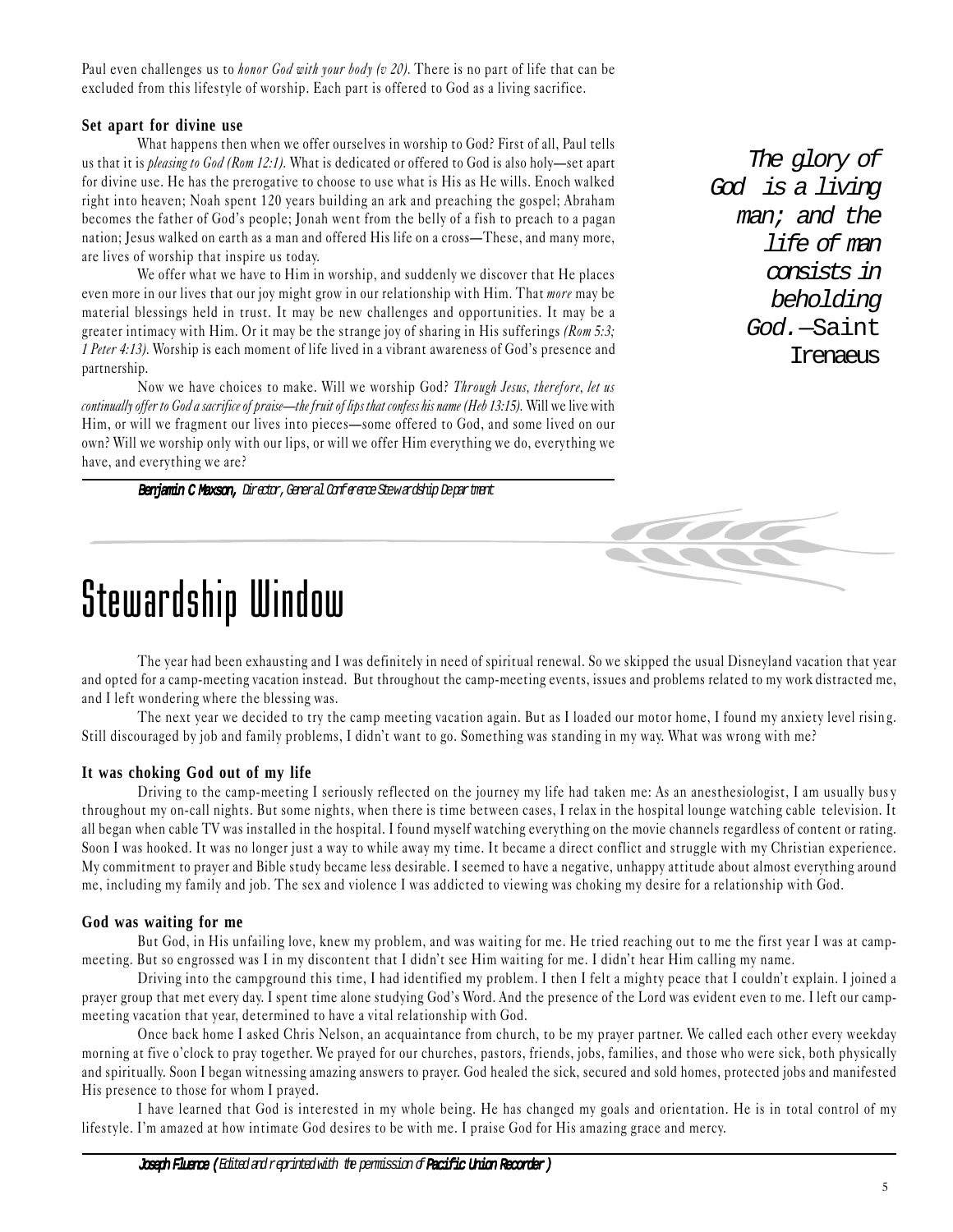### Sermons

And when they had come to a place which is called Calvary, there they crucified Him, and the criminals, one on the right hand, and the other on the left (Luke 23:33, NKJV)

#### **The greatest mount**

Great is Mount Sinai—where God's voice rumbled; where across the blazing dark skies God wrote the 10 commandments with his finger. Great is Mount Horeb—where the bush burned but did not consume; where Moses stood in the presence of his God without his sandals. Great is Mount Pisgah—where Moses viewed the promised land; where Israel received promises from God. Great is Mount Carmel—where Elijah challenged the Prophets of Baal; where the name of God was vindicated.

But above all mountains is Calvary. Mount Calvary—the pinnacle of Divine love; an altar of God's sacrifice. It was on Calvary that the center of the great controversy began to rage. It was on Calvary that Good triumphed over Evil, Mercy over Maliciousness, and Love over Hate. It was on Calvary that the Savior suffered for a sinner. How can mortal tongue and faltering, feeble lips speak the magnitude of Calvary? How can human mind, corrupted by sin, ever fathom the glory that shone from the wounds of our Lord?

#### **The greatest story**

Over the pain and pretense, wounds and wants, Jesus cries, It is finished, and His tender lips are silent. The lips of Jesus speak only truth. His lips are not the babbling lips of the carnally-minded. The eyes of our Lord Jesus on Calvary on that day are closed. The eyes of Jesus sees good in all people. His eyes, compassionate and tender, sparkle with divine love.

On Mount Calvary, Jesus allows death to come to Him. He invites death to come to Him. He says Come to me, Death. So that the dying might understand my love, come to me Death. So that the sick might understand my compassion, come to me Death! Jesus allows death to come to  $\text{Him}-\text{slow},$  torturing, cruel, unmerciful death.

In reading the story of Calvary, in unraveling the theology of the act, in coming to grips with redemption and reconciliation, we miss the point. We unwrap Him theologically we see the nakedness of the theology of it, but we don't really see the body, we don't understand the wounds.

Christ was wounded in the head, the hands, the feet, and the heart. His wounds represent the whole truth of love.

#### **They wounded His head**

A crown of thorns was crushed upon His brow until blood dripped down His forehead, down His face, and into His eyes. With thorns, the people crowned Him King of the Jews. The first attack on Jesus was on His mind. Theologians were embarrassed by a twelve-year-old in their own temple. Rulers were overruled by a servant. Lawyers were tricked by their own laws. No one could understand how that mind could be so profound, and so they always attacked the mind. The wisdom of man cannot cope or compete with the mind of God.

When they attacked Him with thorns, blood flowed from His head. The head—the mind where sin begins. At the mind, God can save the hand from murder. At the mind, God can save the heart from lust. At the mind, God can save the heart from crime. At the mind, God can

## The wounds of Christ

save the soul from sin. To destroy sin, God must cleanse the mind. So Jesus bled first at the mind. The only way God can vanish darkness, the only way God can vanish from our hearts the degradation of sinning, the only way He can heal the hurt of sins is to cleanse the mind of sin.

When Paul saw a vision where blood dripped down the face of Jesus, he was moved to tell us to cleanse our minds. Let this mind be in you which was also in Christ Jesus (Phil 2:5, KJV). Pure mind leads to pure life. Our minds must be cleansed by the sacred blood of Jesus. The bleeding head of God is crowned by man's foolishness, the bleeding head of God on Calvary is crowned by man's lawlessness, the bleeding head of God is crowned by man's carnal mind. Man's mind must be cleansed, and so God's head was wounded.

#### **They wounded His hands**

The hands of man are tools for good or evil. The hands of man can build or destroy God's world. The hands of man can add or take away from God's church. They can be beautiful hands, touching needs. Or they can be wicked hands, polluting everything they touch.

At His birth, Jesus with baby hands, reached out in love. His little hands reached up to a mother chosen by God. Mary, teach his hands touch and not to hurt, to love and not to soil, to give and not to take. In His death, Jesus reached out to cleanse and save. The crib and the cross came together by a babe's reaching hands.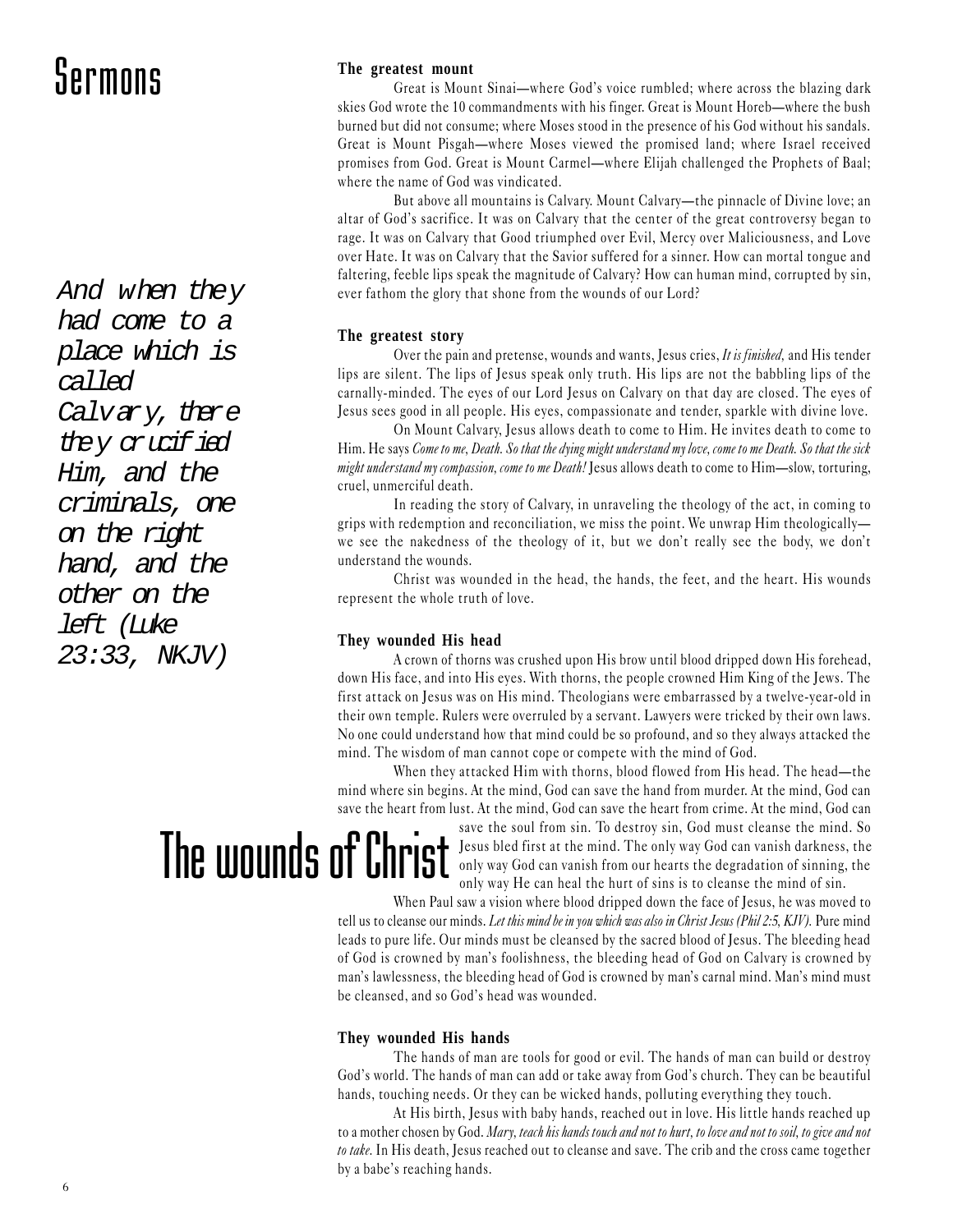In His youth, Jesus had working hands. He was a carpenter. The Greek word for carpenter connotes more than someone who can hammer a shelf together—it means craftsman. Jesus was a craftsman, someone who could build a bridge or a delicate piece of furniture with the same sense of detail. He could take a block of wood and carve out an angel's face.

When a man, Jesus touched with healing hands. His hands touched lame legs and they walked in praise of God. His hands touched the eyes of the blind and they saw what they believed. His hands held out hope for the hopeless. Jesus' working, healing hands, were bleeding hands on Calvary. On Calvary His hands were saving hands, hands crucified.

#### **They wounded His feet**

The feet of Christ went about His father's business. His feet lead Him to Jordan, to Galilee, to Samaria. He was a missionary of mercy and He went about showing love—He taught the people to love a prostitute. He taught them that living for God is more than going to the temple. He said Walk two miles for your enemy. (There was a law in Jesus' times that permitted a Roman solider to force a Jew traveling in the opposite direction to turn around and carry his burden for a mile. So the Jews put mile markers along the road to keep from carrying a Roman's burdens for more than a mile. Another law stated that a Roman solider could take the outer robe of a Jew for himself. So the Jews often wore their moth-eaten old robes over their good robe.)

They hated His missions of mercy. They hated the feet of Jesus-feet that went places they would rather forget. Their feet would go to the temple, but not to the tenement. So they nailed His feet to the cross. Jesus' feet bled from the hard stones of man sinning. They bled from the hard stones of selfishness. They bled from walking the road of sin to redeem the ungodly. He walked from the height of deity to the depths of humanity.

#### **They broke His heart**

The last wound in our Lord was inflicted on His heart. It was the wound that brought death. On Calvary, Jesus died of a broken heart. When the Roman spear pierced His side, a mixture of blood and water poured out. Blood and water-that is how man is redeemed. Through the blood of Jesus comes cleansing from sins and the water of baptism. Wounded in the side, the baptism of blood and water, Jesus died of a broken heart. He could bear nails pounded into His hands; He could bear the crown of thorns crushed on His brow; He could bear the nails piercing His feet; but He could not bear to see what sin would do to us.

His heart was broken because His love was refused, spurned, and rejected. My God why hast thou forsaken me. He was saying I stretch out my hands to them, Father, and they reject me. I pray for them, and they persecute me. I weep for them and they laugh at me. They all have forsaken me, but not you Father. Love brought Him into a crib, wrapped in swaddling clothes laying in a manager. Love brought Him to a cross, wrapped in blood and love. And love will bring Him back in the clouds of glory, wrapped in power.

A popular monk in the middle ages, revered by all the townspeople, was known for his godliness and his love. One morning He said This evening at vespers I'm going to preach on the love of God. The townspeople were excited. As the sun began to set, the people gathered at the great cathedral. They came to hear the monk preach the love of God. The last rays of sunlight glistened through the stained glass windows. Darkness began to creep into every corner. Total darkness engulfed the cathedral and the people were still waiting for the monk. Then they saw a candlelight, a tiny little light came from the side room. It was the monk—He walked over to the great crucifix. The old monk held the candle and put it to the forehead where the artist had painted in red the symbol of the blood. The monk didn't say a word and the people waited. Then he brought the candle down to the torn hands that symbolized love. He still didn't say a word. They waited. The candle moved to the soiled feet. Finally, he brought the candle to Christ's side. The artist had captured torn flesh of the Savior's side. There wasn't a sound, except for crying. The old monk then said This is my sermon on the love of God. In His head, in His hands, in His feet and in His side. For God so loved the world that He gave His only begotten Son that who so ever believeth in Him shall not perish, but have everlasting life. This is my sermon on the love of God.



Christ, who, being the holiest among the mighty, and mightiest among the holy, lifted with His pierced hands empires of f their hinges and turned the stream of centuries out of its channel, and still governs the ages.—Jean Paul Richter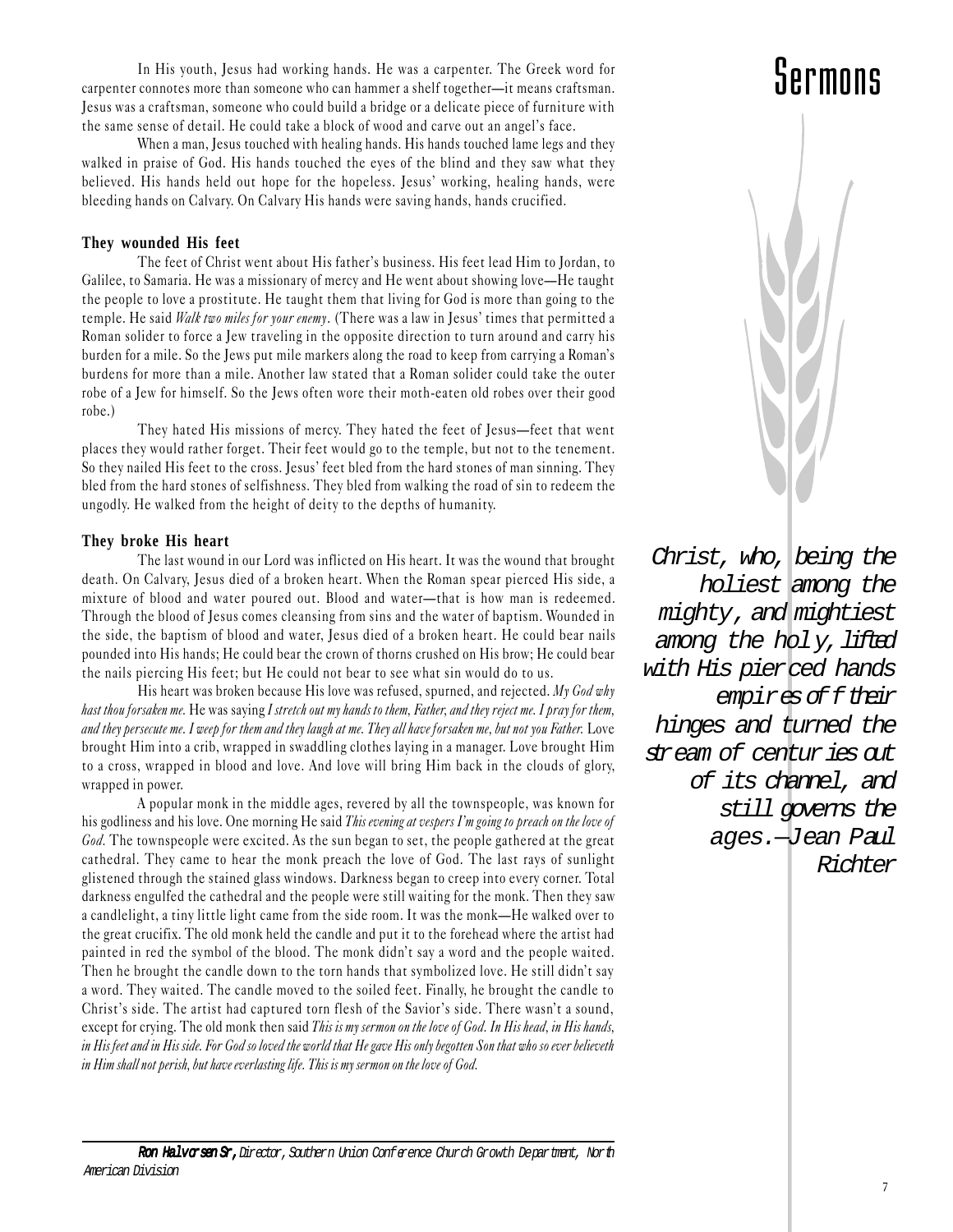### Sermons

# Worship: Go beyond

When you know the radical Christ, you will cry just thinking about when you didn't know Him. You will tingle at thoughts of your special relationship with Him.

You will have goose bumps for Him!

#### **Big events, small results**

Worship is more than just going to church. Worship must go beyond a day of the week. Worship must be a lifestyle. If we understand the biblical context or the radical meaning of worship, we can live a legacy for God. Most of us don't see ourselves as ones who radically impact the world. Instead of a lifestyle of worship, we limit ourselves to big events and revivals. And that is why, although we have many churches, we still have many problems. We have big events, but small results.

Tourists are often warned of the dangers of North Omaha. Landmarks are identified as places where someone was once shot, crack houses, gang hangouts, suicide spots, etc. Strangely though, in this very bad part of town, is a church on every street. More than 50% of all churches in Omaha are in this neighborhood. How could there be so many problems in a place with so many churches?

Media gives us a glimpse of many big events: *Promise Keepers*—men of different color, culture, and careers come together to refuel and recommit—great speakers and great music. But at the end, it's back to the same old stuff. Women of Faith is another big event where women of different races and backgrounds come together and fill up convention centers all over the country. Big event, but then it's back to the same old lifestyle. Youth Workers National Convention

is yet another-more than 5,000 youth pastors and youth workers from all over the country. And then it is over. Big events, small results.

We put so much into big events that we've limited the ability to be used by God to change the world. We need to get beyond big events, many revivals, many conventions and many churches. We need to go

beyond to a lifestyle of worship that equips us to change the world.

#### **Beyond the hurdles**

It's so hard to develop a lifestyle of worship and in turn change the world because we have obstacles within the Christian community. We're trying to run to the finish line or even go beyond the track that we're on, but there are some hurdles.

Many of us run marathons. Many of us run sprints. And only a few can handle the hurdles on the track. What are the hurdles? Maybe if you knew what the hurdles were, you'd know how to get over them.

One of the hurdles is self-focus. Even when we get people of different races and denominations together, we really don't live together and hang out together. We're still focused on us. So I sit in church waiting to get  $my$  blessing and  $my$  healing, waiting to hear the song that makes me feel good, and for the preacher to preach the way  $I$  like it. I came to church for me because I had a bad week and I need something from God. That's how we market the church. Come to church and get your healing. Come to the convention and you'll get healed, you'll be blessed, you'll be prosperous. It's all about you. It's not about changing the world, it's not about us, it's not about the community, it's about you. To really go beyond and see what true worship is, we must overcome and go beyond the self-centered church!

Another hurdle that keeps us from really understanding worship and making an impact in the world is the celebrity-pastor syndrome. You see it on TV all the time. Most of the church shows on TV are not about the church or about the community. They're about the celebritypastor. The Reverend So -and-So ministry. The Reverend So-and-So crusade. Do you know that Reverend So -and-So is selling his audio tapes for \$5.00 each? Instead of living a legacy, we pay for a legacy by sending our money to the celebrity-pastor. We're trying to live a legacy through the pastor. Instead of being Christ-centered, we are pastor-centered.

A televangelist said, If you want to be blessed, you need a man of God in your life. You need to find a man of God and do what the man of God says. Give the man of God your money and you better love the man of God and you better pray for the man of God. We don't need to look to a celebrity pastor. We need to commit to the radical Jesus Christ and make an impact in the world! That's what we need to do! I am so glad for pastors who do not stand in pin-striped suits with a little gold tooth and tell us that if we give them money, they'll give us a healing handkerchief. I'm so glad for pastors who are about Jesus and not about themselves!

But even when the pastor is Christ-centered, there may be a problem. The problem may be with us. Some of us have gotten leadership-centered and not Christ-centered. Oh, Pastor, if you would just talk to me. Oh, Pastor, if you would just make me feel good. Oh, Pastor, do you have fifteen minutes? We want the Pastor instead of the real God who can change our life. We live in this fantasy legacy through leadership instead of getting to know the radical Jesus Christ. Don't try to make an impact on leadership! Make your own impact in the world. The job of the leaders is to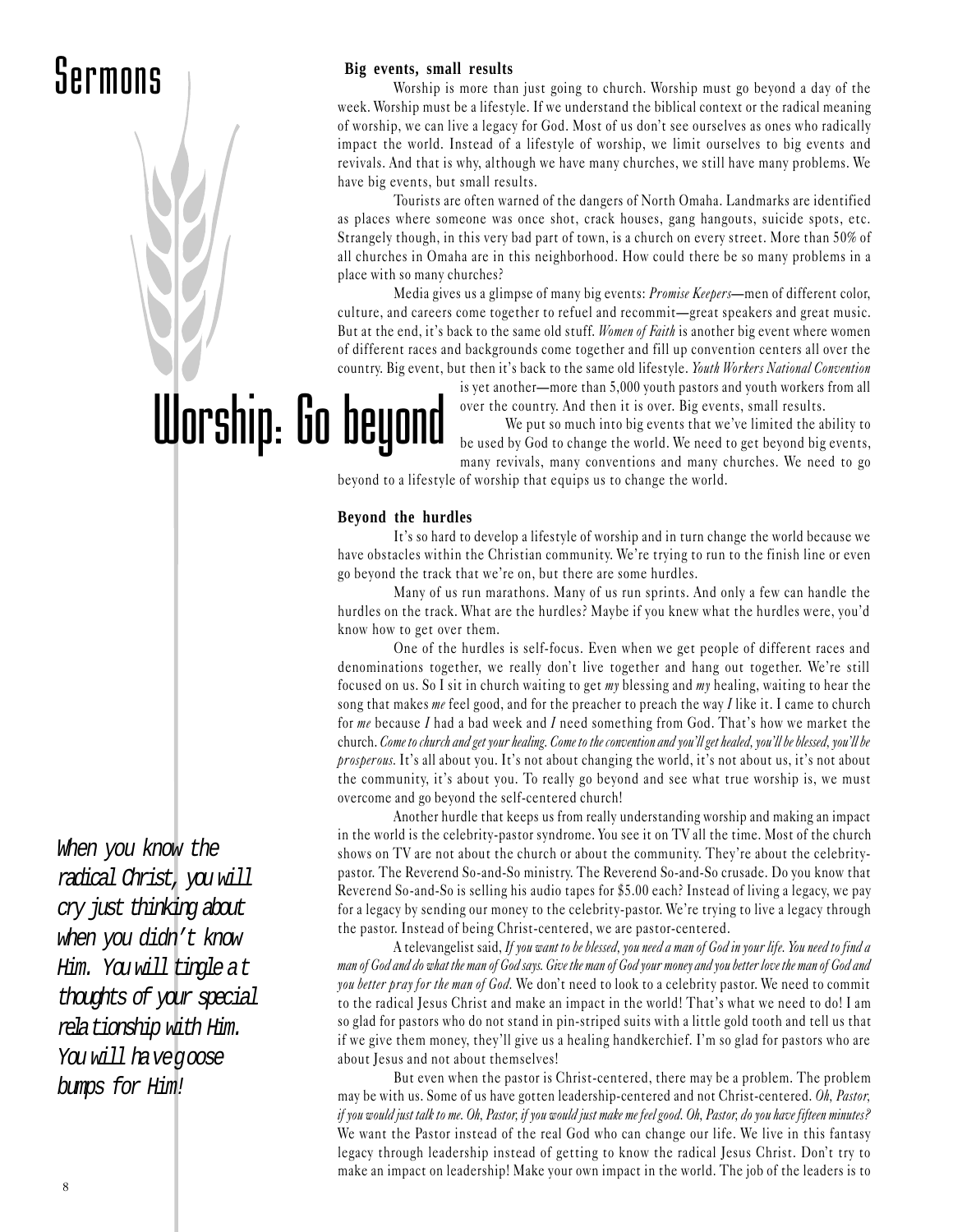equip the saints, to fuel the saints into a lifestyle of worship that would in turn trigger change in the world.

When our focus is on ourselves or on leadership, we become bench warmers and not participants. We sit in passive faith and don't go anywhere. We just cheer on the ministers and the evangelists and we don't do anything. We need a new vision for worship that changes the world. We need to get beyond spectator faith.

#### **Beyond spectator faith**

We need to get beyond bench warmer faith. We need to get out of the crowd and into the action. Therefore, prepare your minds for action; be self-controlled; set your hope fully on the grace to be given you when Jesus Christ is revealed. As obedient children, do not conform to the evil desires you had when you lived in ignorance. But just as he who called you is holy, so be holy in all you do; for it is written: 'be holy, because I am holy' (1 Peter 1:13-16). Prepare your minds for action because you're supposed to be active! We are all supposed to be participants. We all get to play. Nobody sits on the bench. Nobody stands on the sidelines. This is exciting! We all get to participate and bring the radical Jesus Christ to the lost, to the poor, to those that are hurting and to those who can't find their way. We all get to start, we all get to score, we all get to catch and throw and pass.

You need to be prepared to participate. If you're not prepared, you can't play. If you're not ready, you can't go in. You've got to be prepared for action. Set your hope fully on the grace given to you. You've got to give your all. Everything that's in you has got to be focused on your purpose, your identity in Christ and how you can change the world. Know that you're special, that you're valuable, that you are created to make a difference.

Don't let worship be a one day a week thing. Go beyond weekend worship, beyond prayer service, beyond the big event, beyond the service. Don't just put God in just one area of your life. Be holy in all things. Let God have a place in every area of your life. This will take you beyond spectator faith to being a participant in the radical activity of God.

 The only way this can happen is for you to develop a lifestyle of worship. When you take a walk and look up at the blue sky, you will be reminded of how awesome the Creator is. Worship will be a moment to moment, exciting event because you know the real Jesus Christ and what He has done for you! Don't limit worship to the Sabbath. Don't gauge your spirituality on your church attendance. Now, I'm not saying that you should stay home and not go to church. Im saying go beyond, go beyond, go beyond.

#### **Beyond weekend Worship**

Good advice to basketball players is If you don't start feeling like it's game day until game day, you'll never win. Every basketball practice must be treated as if it were the real game—with the clock, the fans, the cheerleaders, the screaming. Practice under that pressure so when game day comes, it is no big deal. The game just becomes something we do all of the time.

You can't just wait for game day! You can't just wait to worship God until you get to church. It's not a stage—Lights! Camera! Action! Now we worship God! That's why some of us are kind of fake. So we put on a mask in church, act all Christian-like, worship God, and shout Hallelujah! But then we get in our cars and say *bleep, bleep, bleep* (things you wouldn't dare say in church). Worship has sadly become a two-hour thing instead of a lifestyle.

If worship were a lifestyle, you would talk the same everywhere you went. If worship were a lifestyle, you'd live the same anywhere you were. We must go beyond our limitations of what true worship is. A lifestyle of worship will give us the fuel to live a legacy. When you are moment to moment worshiping God, you can make a difference in the world, moment to moment.

### Sermons

 $Bef$   $\alpha e$  Mahalia Jackson could live a legacy, she had to live a life of worship. Although crippled as a child, she believed she would be healed. She grew up to go into the world and sing what was not popular—gospel music. She lived a lifestyle of worship. She knew that she could make a difference. Many said her records would never sell. But record sales soared and concerts sold out. Her music touched and changed racism, politics, and searching souls. Mahalia changed the world, but she was no more special than any of  $us.$  We too can live a legacy for God. W e are all created to make a difference.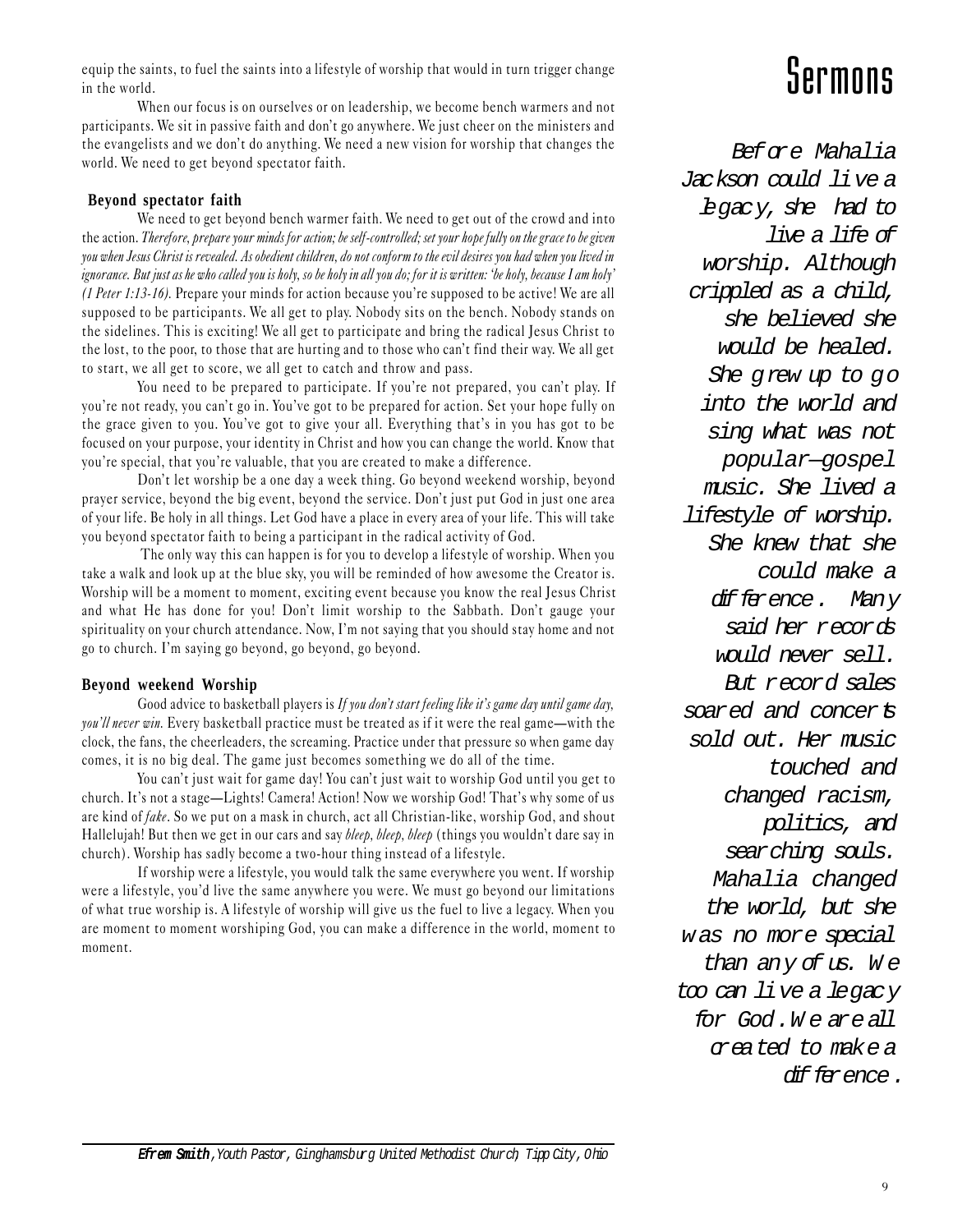### Sermons Introduction

 $W \in n \infty$ 

baptism of

clear seeing.

We desperately

need seers who

can see

through the

 $mistr-$ 

Christian

leaders with

prophetic

vision. Unless

they come soon

it will be too

late for this

generation.

And if they do

come we will

no doubt

crucify a few

of them in the

name of our

worldly

orthodoxy.

 $-A$  W Tozen

Faster than a speeding bullet, he can leap tall buildings with a single bound, he stops a locomotive with one arm—It's Superman, comic world's greatest super hero. The newspaper reporter, Clark Kent, in a moment of national crisis, can disappear into a phone booth and emerge in a spandex suit complete with a colorful cape. With his cape on, Clark Kent has tremendous hang time. I wonder if it would work for me?

In this day of failed leaders and fallen heroes, there is a need for ordinary people to do ordinary things in extraordinary ways. A need to go into the phone booth of prayer and come out with a changed experience.

#### **An impressive resumé**

As you look through the Bible, perhaps the greatest prophet of the Old Testament was Elijah. Talk about an impressive resumé! Elijah had done it all. He shows up in King Ahab's palace saying, You know that canoe trip you were planning with the wife and kids this summer on the Jordan River? You might as well cancel it, because guess what? It's not going to rain for a long time, Bucko! Elijah was a fireball. He wore a cape of camel hair that became symbolic of the prophetic office. Throughout Elijah's life, he fought ferocious battles for God.

In one of the most incredible stories of the Bible, at the end of the drought, Elijah orchestrated a showdown between Baal and Jehovah on Mt. Carmel. God rained down fire on Elijah's soggy altar, wiping out 450 false prophets. On the heels of this apparent victory came

> one of Elijah's greatest challenges. The challenge wasn't the fact that Jezebel wanted to kill him. Elijah's greatest challenge was depending on himself to do all the work. As he is hiding from Jezebel's hit men, he verbalizes an exhausted death wish. Then in conversation with God, he

says, I've been working tirelessly for you. And what good has it done? The Israelites still worship idols and kill the prophets. I am the only one left and now they are trying to kill me.

#### **Pass on the mantle**

Supermans

Do you ever tire of working for God and wonder if anyone else will pick up the ball and run with it when you're gone? Who's going to teach my Sabbath School if I don't. Who will lead this ministry when I lay it down? I've given all my life for this church and what good has it done? I'm the only one who cares! Oh, poor lonesome little me!

That's how Elijah felt. He was discouraged because he truly believed he was the only one battling the enemy. When you get to that point, it's time to let go, and that's exactly what God instructed Elijah to do. God says, You're not the only one Elijah! There are 7,000 loyalists who have never fallen before Baal. And by the way, you're not going to be around forever. There will come a time when that cape will be around someone else's shoulders. And just so you get used to the idea, I want you to anoint your successor.

So Elijah went from there and found Elisha son of Shaphat. He was plowing with twelve yoke of oxen, and he himself was driving the twelfth pair. Elijah went up to him and threw his cloak around him (1 Kg 19:19). This was the sign of awareness. The mantle was being passed to a new generation.

That is what is happening today. A new generation is emerging with the energy and enthusiasm required to finish the gospel commission. Those of us who are now involved in leadership need to recognize our responsibility in this process. We need to lead by setting a faithful example of service. But it is incumbent upon us that we don't lead independently of those who will follow in our footsteps. The passing of the mantle requires a willingness on the part of the older generation to let the mantle go and an acceptance by the younger generation to step up and take it on.

#### **Care and nurture**

Subtly, slowly but surely the mantle is being passed. Even before Elijah saw Elisha, the young man was preparing to take it on. While living at home, he was faithful to his father. He respected his parents and teachers. In the process, he was learning to cooperate with God. Students, this can be your experience. Recognize in your elders and parents the higher authority God has given to them at this point in time.

When the mantle was placed on Elisha, he demonstrated respect for his parents. Elisha then left his oxen and ran after Elijah. Let me kiss my father and mother good-bye,' he said, 'and then I will come with you' (1 Kg 19:20). Radio preacher Daniel Poling tells of the death of an outstanding author, conference teacher and social leader—a lady lauded and applauded. Her son was a well respected citizen in the town. Everyone was at the funeral to hear her son say, as he stood by the coffin, I don't remember you for your books or your well-earned reputation. I remember you as the one with a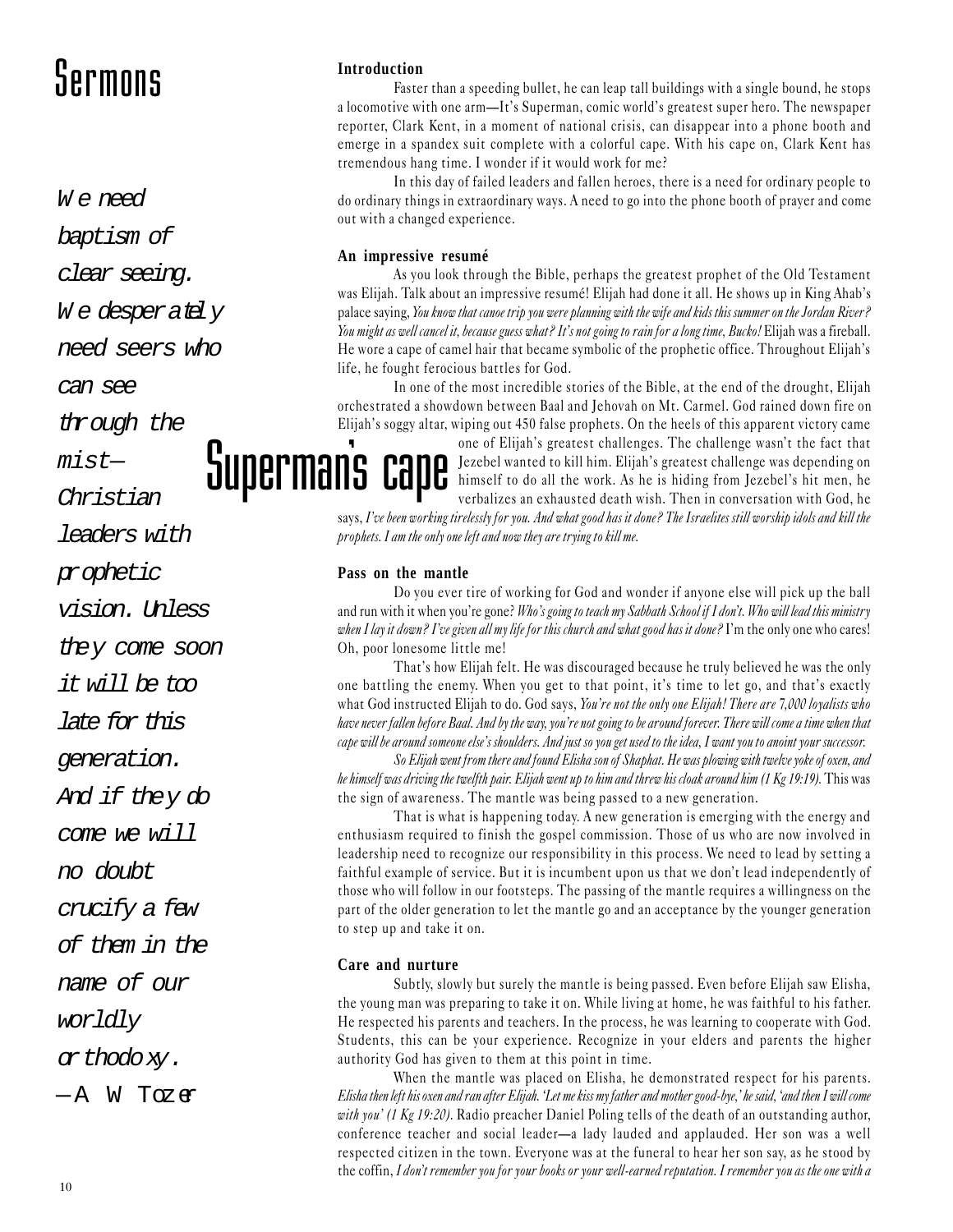warm and loving embrace, whose lips pressed on mine in days of doubt and uncertainty when I needed acceptance. I remember you as my mother. There are few outstanding authors, but there are millions of ordinary mothers and fathers and friends who shape the world generation after generation. Ordinary people doing ordinary things in extraordinary ways.

#### **Be a mentor**

Elisha became Elijah's attendant. He followed faithfully learning to depend on God while doing menial tasks for the prophet. This is part of the process that may be unpleasant, but is very important. Elijah didn't place the mantle on Elisha and let him keep it. Elisha had to prove himself worthy of the calling. He had to demonstrate loyalty, integrity and honesty.

For the mantle to be passed there must be a process of training where trust is developed and knowledge is handed down. In the Old Testament, Elijah had restored the system of education. As Elijah approached the end of his ministry, he visited the schools one last time. At each site Elijah told Elisha to stay at the schools and teach. This was a test of Elisha's loyalty. For the mantle to be passed down he had to prove once again that he was ready to follow the leading of the Lord. Three times Elijah said, Stay here. And each time Elisha responded, As the Lord liveth, and as thy soul liveth, I will not leave thee. What Elijah didn't know was that the Lord had appeared to Elisha revealing to him the plan for Elijah to be translated. The company of the prophets at Jericho went up to Elisha and asked him, Do you know that the Lord is going to take your master from you today?' 'Yes, I know,' he replied, 'but do not speak of it' (2 Kg 2:5).

When the Lord in His providence sees fit to remove from His work those to whom He has given wisdom, He helps and strengthens their successors, if they will look to Him for aid and will walk in His ways. They may be even wiser than their predecessors; for they may profit by their experience and learn wisdom from their mistakes (Prophets and Kings, pg 228). In an atmosphere of mutual respect and trust God can do great things as the mantle is passed.

#### **Life of service**

When Elijah and Elisha left Jericho, they had to cross the Jordan River. Elijah took of his mantle and struck the water and the waters parted. When they had crossed over, Elijah said to Elisha, Tell me, what can I do for you before I am taken from you? Let me inherit a double portion of your spirit,' Elisha replied (2 Kg 2:9). This was Elisha, tugging on Superman's cape. I am ready to take the mantle. Elijah acknowledged that the power was not his to give. Only God could give it.

Elisha was sad. His friend and mentor was gone. But as he was standing there, something came floating down from the sky. What could it be? It was the cape of camel hair. . .the mantle was passed. He picked up the cloak that had fallen from Elijah and went back and stood on the bank of the Jordan. Then he took the cloak that had fallen from him and struck the water with it. 'Where now is the Lord, the God of Elijah?' he asked (v 13,14). And the waters of the rivers parted.

We are not all asked to serve as Elisha served, nor are we told to sell everything we have; but God asks us to give His service first place in our lives, to allow no day to pass without doing something to advance His work in the earth. Adults, you have seen the desire on the part of the emerging generation to accept the challenge. Now it's up to us to let the mantle fall.

### Sermons



#### I Wonder

You know, Lord, how I serve You With great emotional fervor In the limelight. You know how eagerly I speak for You At the women's club. You know how I effervesce when I promote A fellowship group. You know my genuine enthusiasm At a Bible study.

But how would I react, I wonder, If you pointed to a basin of water And asked me to wash the calloused feet Of a bent and wrinkled old woman Day after day Month after month In a room where nobody saw And nobody knew.

 $-Ruth$  Harms Calkin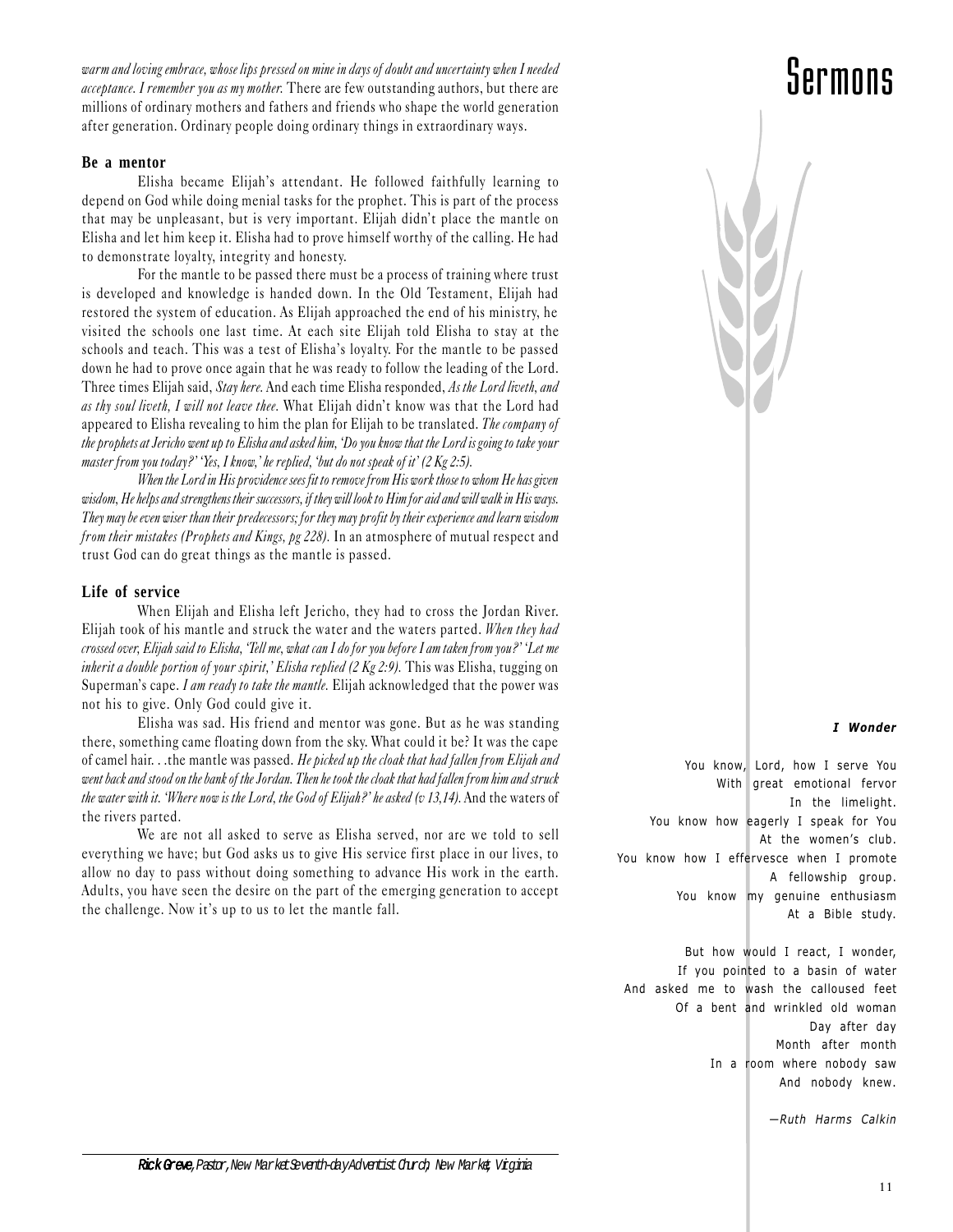### Sermons



There once was a man who didn't show up at work one day. And here's his reason why: The hurricane had knocked off some bricks at the top of the building, so I rigged up a beam with a pulley on the roof, and hoisted a couple of barrels full of bricks. I fixed the damage, but I had to get the leftover bricks back down. So while on the ground, I began releasing the line. But the barrel of bricks was much heavier than me. Before I knew what was happening, the barrel started coming down, jerking me up. I decided to hang on, since I was too far off the ground by then to jump. Half way up I met the barrel of bricks coming down . I received a hard blow on my shoulder. I continued to the top, banging my head against the beam, and getting my fingers pinched in the pulley. When the barrel hit the ground hard, all the bricks fell out. Now I was heavier than the barrel. So I started coming down at high speed. Half way down, I met the barrel again, and received a second set of hard knocks. I finally landed on the pile of bricks. At this point, I must have lost my presence of mind, because I let go of my grip on the line, letting the barrel down on me. I respectfully request sick leave.

We all have bad days and hectic weeks. We all go through struggles and frustrations. There are times when questions perplex us and answers are difficult to find. Some of us feel that if we are sincere enough or faithful enough or diligent enough, then somehow hardships and difficulties won't come. Popular television ministers sometimes give the impression that Christians wear some impregnable or invulnerable armor—and that if troubles come and linger, then you haven't prayed the right prayer or claimed the appropriate promise. The truth is that Christians receive the blunt of a sinful world like everybody else.

As Christians, we have confidence in God not only because of what happens, but also despite of what happens. We are loyal to God not only when things go right, but also when things go wrong. We live by faith not because we have no doubt, but also because we believe and obey God in spite of any doubt.

#### **Live by faith when God seems silent**

Job had lost everything. Job asked Why? Why did I not die at birth? Why do I labor in vain? Why have you set me as a target? Why do You hide Your face, And regard me as Your enemy? But he got no answer. The one thing that bothered him the most, one thing that tore him up inside, one thing that got to him more than anything else—God seemed to have hidden His face—Job's prayers bounced off the ceiling and came back to hit him in the face.

There was silence, a time of testing. A merciful God gave Job time. It was a time when Job had to search for answers alone. And in the time of silence, Job's concluding response

When all is not well is Though He slay me yet will I trust Him. There are times when all seems to be going well, when you're following God's guiding truth and He seems to be blessing you greatly, and all the pieces of life's jigsaw are fitting together. Then the picture changes—circumstances take you down unexpected paths or hostile

territory. Like the quip so commonly seen on posters around schools, Just when I thought I knew all the answers, they changed all the questions! All of a sudden you find yourself asking Why?

James Dobson tells the story of a man driving a truck on a mountain road. He is up near the top, and he is going too fast. The truck goes out of control and is thrown over the side of the mountain. Bouncing all the way down , the truck lands at the bottom, then bursts into flames. The man, however, is thrown out of the truck at the top of the mountain, and manages to grab hold of a limb just as the truck is going over. He's hanging on to this limb, and can't get up or down, and the truck is way down below. His back is hurting, and his arms are sore, and he can't make a move in either direction.

Finally, out of desperation, he calls out above and says, Is anybody there?

The voice of the Lord replies, Yes, I'm here. What do you want me to do for you?

The man pleads, Will you save me?

Yes, I will save you. What I want you to do is just let go of the branch. Let go and trust Me to catch you.

The man looks over his shoulder at the truck at the bottom of the mountain, and looks back over the precipice, and yells out, Is anybody else there?

Have there been any times when God seems to require too much—times when you have difficulty making sense out of a situation? Have you always understood why things happen? Are there any perplexing questions for which you have not yet found answers? What do you do? Hebrews 11 lists the great people of faith: Abel offers sacrifice, and God accepts it. Enoch lives a holy life, and God translates him. Noah builds an ark, and God saves his family. Abraham leaves Ur of the Chaldeas, and God leads him to the Promised land. Sarah believes and God works a miracle and she conceives. Moses chooses to suffer with Israel rather than sit on the throne of Egypt, and God equips him to oversee the Exodus. Israel steps into the Red Sea, and God parts the water. They march around Jericho, and God shatters the city walls. Rahab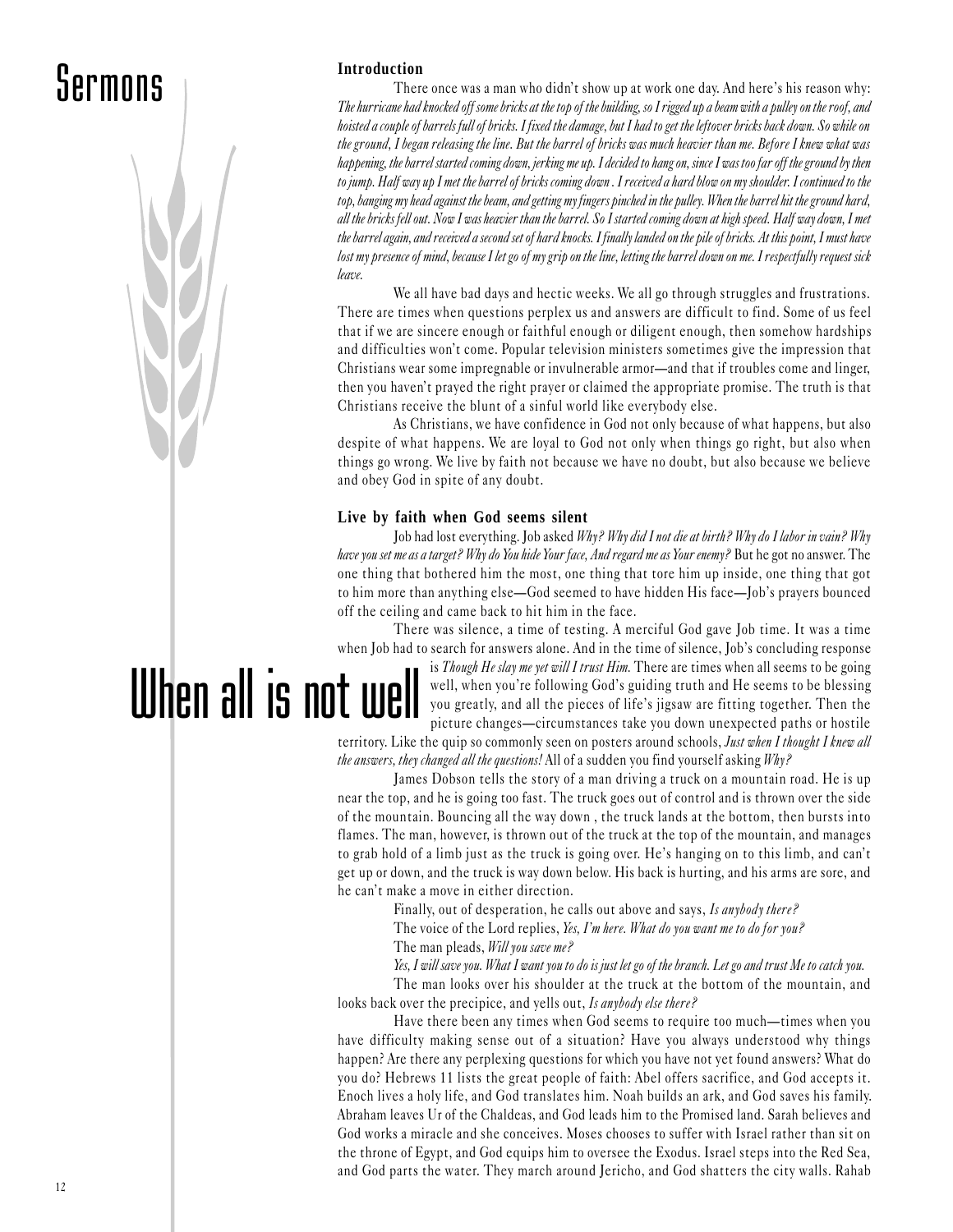shelters the spies, and God saves her life.

On the other hand you read of those who were tortured and found no deliverance. What of them? They let go of the branch, but God didn't catch them. Was it because they didn't have enough faith? Was it because they hadn't claimed the right promise? NO! You can almost hear them say, And He shall give His angels charge over thee as flames licked the flesh off their bodies. The issue is not whether or not God could or would catch them, but whether or not they would believe. The Lord wants people who realize that the branches of our talents and abilities, the branches of wealth and possessions, the branches of intellect and presuppositions, can only hold us so long. The Lord wants us to realize that He is the only One who can help us. He wants people who are willing to let go of everything, knowing full well that some promises supersede other promises. They know that heaven is their eternal home. The Lord wants people who can resolutely say with the three Hebrews as they felt the heat of the fiery furnace, The God we serve is able to save us from it, and he will rescue us from your hand, O King. But even if he does not, we want you to know, O King, that we will not serve your gods or worship the image of gold you have set up (Dan 3:17,18).

#### **Live by faith when God seems unfeeling**

Moses had dreamed of entering the Promised land for more than 80 years. What agony and disappointment he must have felt when told that he couldn't cross over the Jordan and enter Caanan. Can you imagine the questions of fairness and justice, of grace and forgiveness that Moses could have asked? However, Moses had by now learned to let go. And the Lord took Moses to the Great Promised Land of Heaven as the first fruit of the resurrection.

#### **Live by faith when God seems to contradict Himself**

Think of Abraham. One evening He's gazing up at the nighttime sky when God says, Abraham, do you see all those stars? Someday your descendants will be as numerous, like the sands of the sea. I'm going to give you many generations, and kings will be born among them. Another evening, many decades later, God says, Take your son, your only son, Isaac, whom you love, and go to the region of Moriah. Sacrifice him there as a burnt offiring (Gen 22: 2). Can you imagine the questions that come to Abraham's mind?

God was teaching Abraham that the future didn't depend on Isaac-it depended on God. Even when it doesn't make any sense, God is with you! If it seems ever that God is silent, you, like Job, can still say in faith: Though He slay me, yet I will trust Him. If it ever seems to you that God is unfeeling, you can, like Moses, go to your grave in confidence of the Great Promised Land. If ever it seems to you that God almost contradicts Himself, or asks you to make a sacrifice, you can believe, like Abraham, that The Lord will provide.

#### **Conclusion**

Now faith is being sure of what we hope for and certain of what we do not see (Heb 11:1). It sees the invisible, touches the untouchable, hears the sound of silence. Faith perseveres to the end (Heb 12:1). Therefore, since we are surrounded by such a great cloud of witnesses, let us throw off everything that hinders and the sin that so easily entangles, and let us run with perseverance the race marked out for us. Let us fix our eyes on Jesus, the author and perfecter of our faith, who for the joy set before him endured the cross, scorning its shame, and sat down at the right hand of the throne of God (Heb 12:1, 2). Where are you in your belief today?

### Sermons

**Lord give me fatih! —to live from day to day, With tranquil heart to do my simple part, And, with my hand in Thing, just go Thy way.**

**Lord, give me faith! —to trust, if not to know; With quiet mind in all things Thee to find, And, child-like, to go where Thou wouldst have me go.**

> **Lord, give me faith! —to leave it all to Thee, The future is Thy gift, I would not life The veil Thy love has hung 'twixt it and me.**

> > **—John Oxenham**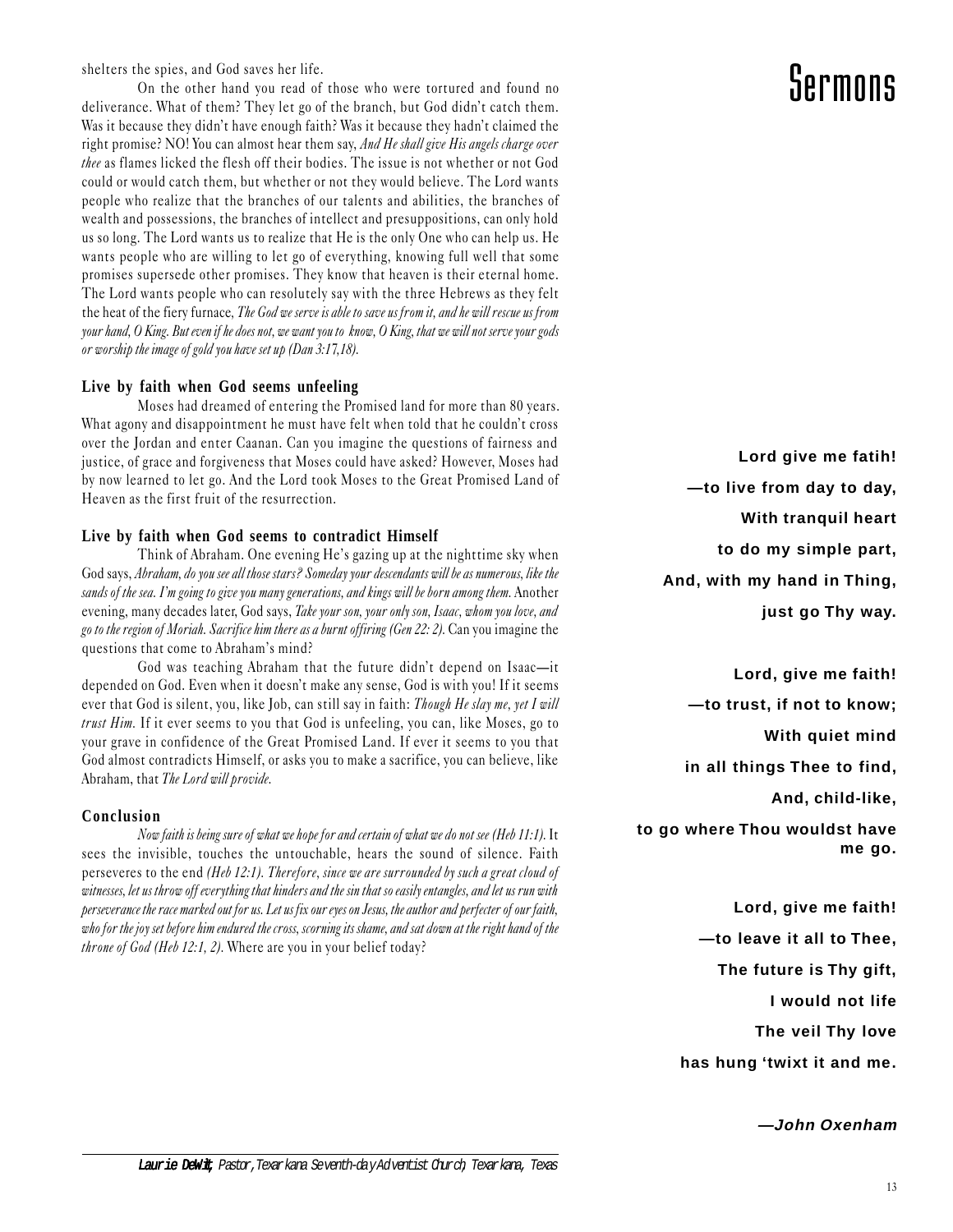### Book Reviews



#### The Forgotten Blessing

by Henry Holloman W ord Publising Nashville,Tennessee, 1999

US\$ 24.99



### John Stott Bible Studies by John Stott (with Dale and Sandy Larsen) InterVarsity Press Downers Grove, Illinois, 1998 US\$ 39.92 /set of 8 US\$ 4.99/single copy

Sanctification is the greatest work God is doing in the Christian life, the process through which He is making us more Christlike for our good and His glory. With these words, Holloman begins his treatment of sanctification as a dynamic reality in Christ. This book is a practical exploration of what is often a theoretical subject.

The author presents three different forms of sanctification. Positional Sanctification deals with being set apart in Christ, making Christians holy or saints; Progressive Sanctification describes the growth in Christlikeness and victory over sin through a partnership with God. Perfective Sanctification is glorification, where Christ transforms Christians into His likeness at His coming.

This work includes a discussion of God's role in sanctification, including exploring how the Father planned sanctification, the Son provided sanctification, and the Holy Spirit performs sanctification. Holloman's discussion of the spiritual union with Christ is especially helpful. He separates sanctification from the concept of maintaining our salvation. However, the reader will need to disregard the author's view of eternal security.

The treatment of conquering sin through dealing with internal and external opposition to sanctification is also helpful. Repeatedly, the emphasis is on victory through Christ's victory and the faith acceptance and integration of that victory into daily living. Throughout the book, the author presents practical applications, points, and illustrations which help clarify his understanding of sanctification.

Holloman also explores the role of spiritual disciplines in the process of sanctification. They are tools which help one grow in sanctification and are "Godappointed" practices "to help one become more Christlike." Though not an exhaustive treatment of the subject, his discussion of this area is helpful. The author closes with the invitation to develop a lifetime plan for sanctification, and the challenge to actively pursue sanctification.

I found this book significant and helpful. It is well worth adding to one's personal library and growth.

Benjamin C Maxson, Director, General Conference Stewardship Department

Mid-week prayer meetings, be they on Tuesdays or Wednesdays, are known for the faithful few who come to study with the pastor, despite weather conditions and schedule pressures. More and more often these days prayer meetings tend to focus on intensive Bible studies. Regular attendees thrive on this special time when they can, with pastoral guidance, learn from God's Word.

Preparing for these Bible Studies need not be time-consuming when you have the John Stott Bible Studies. John Stott is one of the world's leading and most loved Bible teachers and preachers. In this guide you can explore Scripture side by side with Stott, enhancing your own in-depth study with insights gained from his years of immersion in God's Word

This particular series is based on entire New Testament books or portions, and is specifically designed for individual or small group study. For example  $Ephesians$ is divided into 12 studies, and deals with the subject of unity. The *Ephesians John Stott* Studies helps us learn how to break down whatever it is that separates us from God, one ethnic group from another, husband from wife, parent from child, and employer from employee. The studies in *Ephesians* provide a vision of the new society God has planned in His church.

> Besides the studies in *Ephesians*, there are the following studies: Acts: Seeing the Spirit at Work-18 studies The Beatitudes: Developing Spiritual Character-8 studies Romans: Encountering the Gospel's Power-20 studies 1 & 2 Thessalonians: Living in the End Times-10 studies 1 Timothy and Titus: Fighting the Good Fight-12 studies 2 Timothy: Standing Firm in Truth-8 studies Galatians: Experiencing the Grace of Christ-12 studies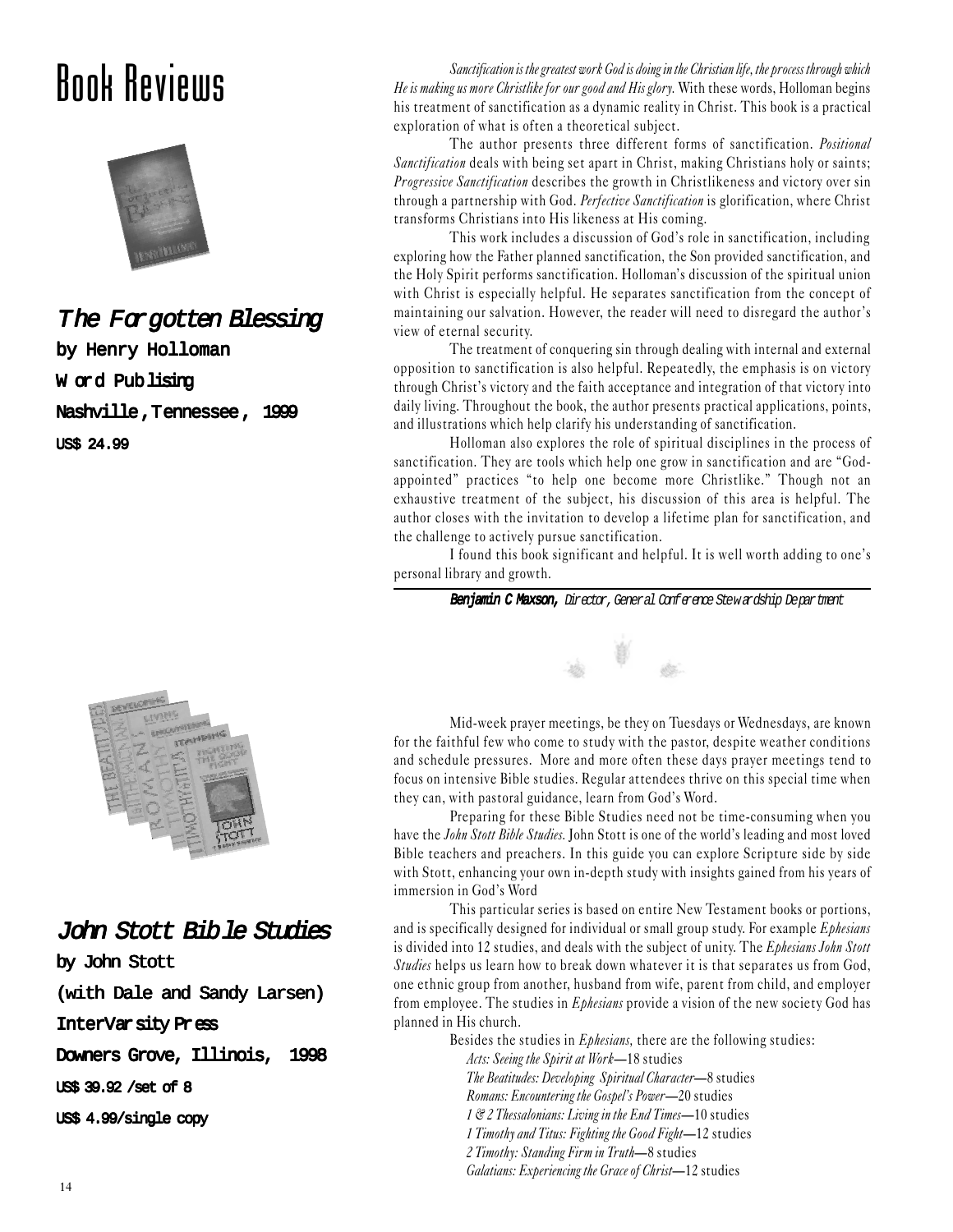Is your self-confidence fragile or inconsistent? Do you feel strong enough to take on the world one day but on the next day, small things make you nervous and fretful? Then you need to take on Donna Partow's challenge! Her book Walking in Total God-Confidence guarantees major changes in your life-a change in lifestyle, a change in purpose, a change in attitude—in just ten weeks.

Donna Partow is a bestselling author and Christian communicator with a compelling testimony of God's transforming power. Her uncommon transparency and passion for Christ have made her a popular guest on more than 100 radio and TV shows.

This book helps you learn to rely completely on God for your confidence and sense of worth: Written in the same format as Patrow's bestselling book, Becoming a Vessel God Can Use, this book focuses on: 1) Learning the importance of being in His word daily; 2)Gaining energy through your faith by realizing nothing takes God by surprise; and 3)Seeking an open heart and mind that are ready for His plan.

Relying on your own self-confidence works in times of happiness, but what happens during difficult periods? There is another kind of confidence and it's something completely different: God-confidence-the absolute assurance that God can do anything and everything He wants to do through you—regardless of your upbringing, circumstances, past successes or failures.

The ten-week study is both interactive and inspirational. There are thoughts to reflect on, points to learn, and assignments to complete. This book can be used as a personal spiritual growth plan or as a small group study. It would be a perfect study program for a series of mid-week prayer meetings.



Each of us has a gift. But many of us never discover it. Instead, we wind up in jobs that don't suit us, that don't make full use of our talents, and, ultimately, that we hate. But it doesn't have to be that way. God designed each of us with unique talents that allow us to enjoy our careers—and serve Him in the meantime.

In Why You Can't Be Anything You Want to Be, Arthur F Miller Jr and William Hendricks discuss the Myth of Becoming, the mistaken notion that we can become anything we want. Society reveres money, power, and prestige, and the pressure to climb as high as you can is great. Companies push employees to become leaders and self-starters, and, as a result, many employees wind up in a job mismatch, where they can burn out and develop psychological and health problems.

After two life-changing experiences, Miller spent four decades studying what drives people to pursue specific challenges. He found that each person has a unique motivational pattern and innate giftedness that determines a person's abilities and behaviors. This giftedness is something that can't be learned. We're born with it.

Institutions are responsible for perpetuating the myth that you can be anything you want to be. Work, education, and religion all send messages that contribute to a person's desire to pursue the wrong path. Miller and Hendricks call on these institutions to change, and suggest ways they can improve.

But how does someone find his or her giftedness? Miller and Hendricks say standard psychological and interest tests do not provide an accurate picture of a person's motivated abilities. So instead of relying on such tests, the authors use a unique assessment tool called SIMA (System for Identifying Motivated Abilities) to guide readers through the process of discovering their God-given gifts and opening the door to a fun and exciting career. The secret lies in your past experiences.

Why You Can't Be Anything You Want to Be is for anyone who wants to discover their God-given purpose and serve others through their inherent gifts. Church leaders may especially find this book useful in helping to make fundamental changes in the way they guide others.

### Book Reviews



God-Confidence

 by Donna Partow Bethany House Publishers Minneapolis, Minnesota, 1999 US\$ 10.99



#### Why You Can't be Anything You W ant to be

by Arthur F Miller, Jr. (with William Hendricks) Zondervan Publishing House Grand Rapids, Michigan, 1999 US\$ 19.99